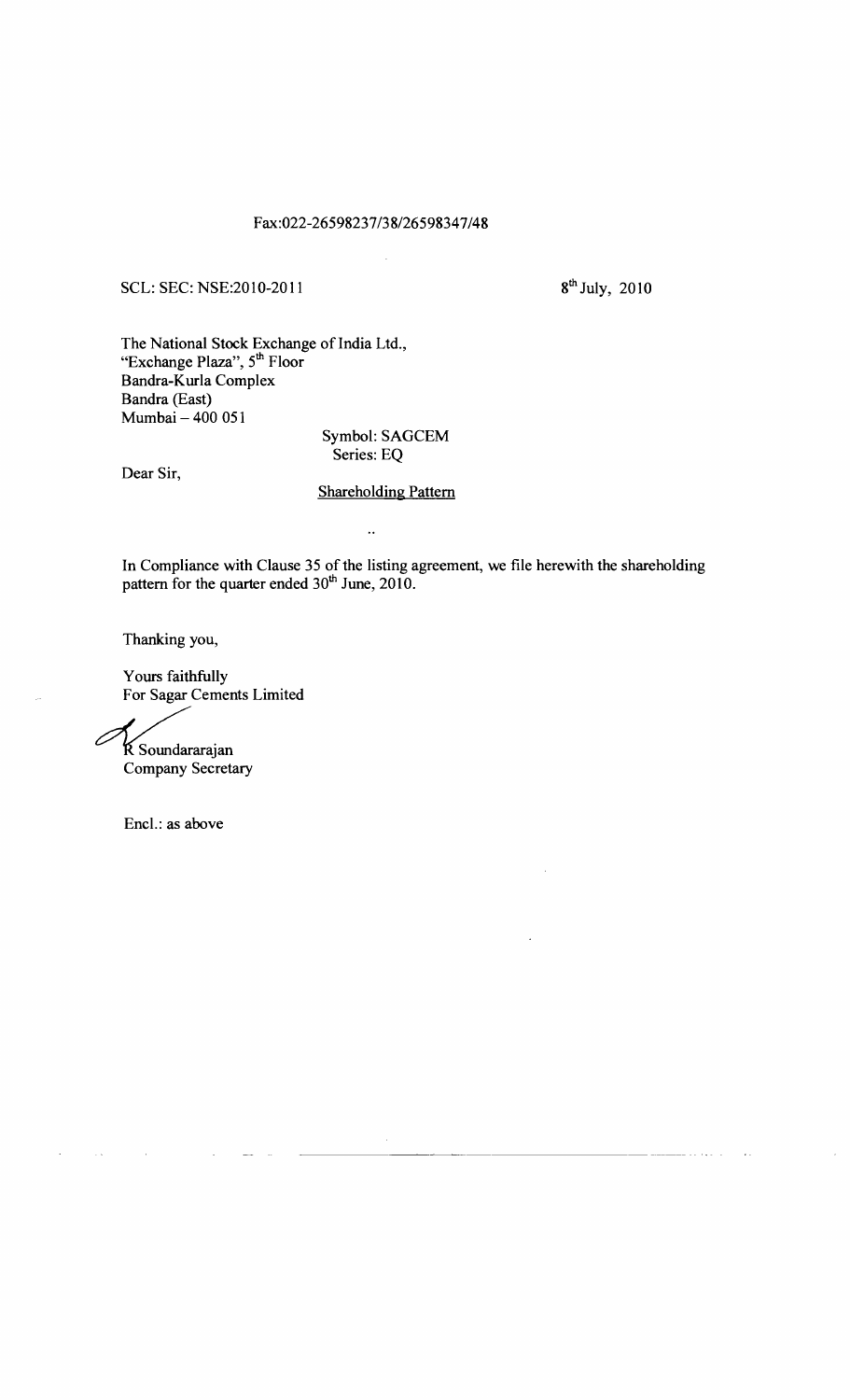|                           |                                             |                                                                    |                                  |                              | <b>Statement Showing Shareholding Pattern</b>             |                                                                    |                                        |                                           |                 |
|---------------------------|---------------------------------------------|--------------------------------------------------------------------|----------------------------------|------------------------------|-----------------------------------------------------------|--------------------------------------------------------------------|----------------------------------------|-------------------------------------------|-----------------|
|                           | Name of the Company : SAGAR CEMENTS LIMITED |                                                                    |                                  |                              |                                                           |                                                                    |                                        |                                           |                 |
|                           |                                             | Scrip Code: BSE-502090 NSE-SAGCEM                                  | Quarter Ended: 30th June 2010    |                              |                                                           |                                                                    |                                        |                                           |                 |
|                           | Category<br>code                            | Category of<br>Shareholder                                         | Number<br>of<br>Sharehold<br>ers | Total<br>number<br>of shares | Number of<br>shares held<br>in<br>demateriali<br>zed form | Total shareholding as a<br>percentage of total<br>number of shares |                                        | Shares Pledged or otherwise<br>encumbered |                 |
|                           |                                             |                                                                    |                                  |                              |                                                           | As a<br>percentage<br>$of(A+B)^{1}$                                | As a<br>percentag<br>e of<br>$(A+B+C)$ | Number<br>of shares                       | As a percentage |
|                           | (A)                                         | Shareholding of Promoter and<br>Promoter Group <sup>2</sup>        |                                  |                              |                                                           |                                                                    |                                        |                                           |                 |
|                           | $\mathbf{1}$                                | Indian                                                             |                                  |                              |                                                           |                                                                    |                                        |                                           |                 |
|                           | (a)                                         | Individuals/ Hindu Undivided Family                                | -91                              | 5380110                      | 5380110                                                   | 36                                                                 | 36                                     |                                           |                 |
|                           | (b)                                         | Central Government/ State<br>Government(s)                         |                                  |                              |                                                           |                                                                    |                                        |                                           |                 |
|                           | (c)                                         | <b>Bodies Corporate</b>                                            | 3                                | 1244785                      | 313285                                                    | ጸ                                                                  | 8 <sub>1</sub>                         |                                           |                 |
|                           | (d)                                         | <b>Financial Institutions/ Banks</b>                               |                                  |                              |                                                           |                                                                    |                                        |                                           |                 |
|                           | (e)                                         | Any Others(Specify)                                                |                                  |                              |                                                           |                                                                    |                                        |                                           |                 |
|                           |                                             | Sub Total(A)(1)                                                    | 12                               | 6624895                      | 5693395                                                   | 44                                                                 | 44                                     |                                           |                 |
|                           |                                             |                                                                    |                                  |                              |                                                           |                                                                    |                                        |                                           |                 |
|                           | $\overline{2}$                              | Foreign                                                            |                                  |                              |                                                           |                                                                    |                                        |                                           |                 |
|                           | a                                           | Individuals (Non-Residents<br>Individuals/<br>Foreign Individuals) |                                  |                              |                                                           |                                                                    |                                        |                                           |                 |
|                           | b                                           | <b>Bodies Corporate</b>                                            |                                  |                              |                                                           |                                                                    |                                        |                                           |                 |
|                           | c                                           | Institutions                                                       |                                  |                              |                                                           |                                                                    |                                        |                                           |                 |
|                           | d                                           | Any Others (Specify)                                               |                                  |                              |                                                           |                                                                    |                                        |                                           |                 |
|                           |                                             | Sub Total(A)(2)                                                    |                                  |                              |                                                           |                                                                    |                                        |                                           |                 |
|                           |                                             |                                                                    |                                  |                              |                                                           |                                                                    |                                        |                                           |                 |
|                           |                                             | <b>Total Shareholding of Promoter</b>                              |                                  |                              |                                                           |                                                                    |                                        |                                           |                 |
|                           |                                             | and Promoter Group (A)=                                            | 12                               | 6624895                      | 5693395                                                   | 44                                                                 | 44                                     | <b>Nil</b>                                | <b>Nil</b>      |
| For Sagar Cements Limited |                                             | $(A)(1)+(A)(2)$                                                    |                                  |                              |                                                           |                                                                    |                                        |                                           |                 |
| <b>AI AW</b>              | (B)                                         | Public shareholding                                                |                                  |                              |                                                           |                                                                    |                                        |                                           |                 |
|                           |                                             | Institutions                                                       |                                  |                              |                                                           |                                                                    |                                        |                                           |                 |
| R.Soundararajan           | (a)                                         | Mutual Funds/UTI                                                   |                                  | 1210489                      | 1208789                                                   | 8 <sup>1</sup>                                                     | 8 <sup>1</sup>                         |                                           |                 |
| <b>Company Secretary</b>  | (b)                                         | Financial Institutions Banks                                       |                                  | 4150                         |                                                           |                                                                    | 0                                      |                                           |                 |

 $\sim 10^{-1}$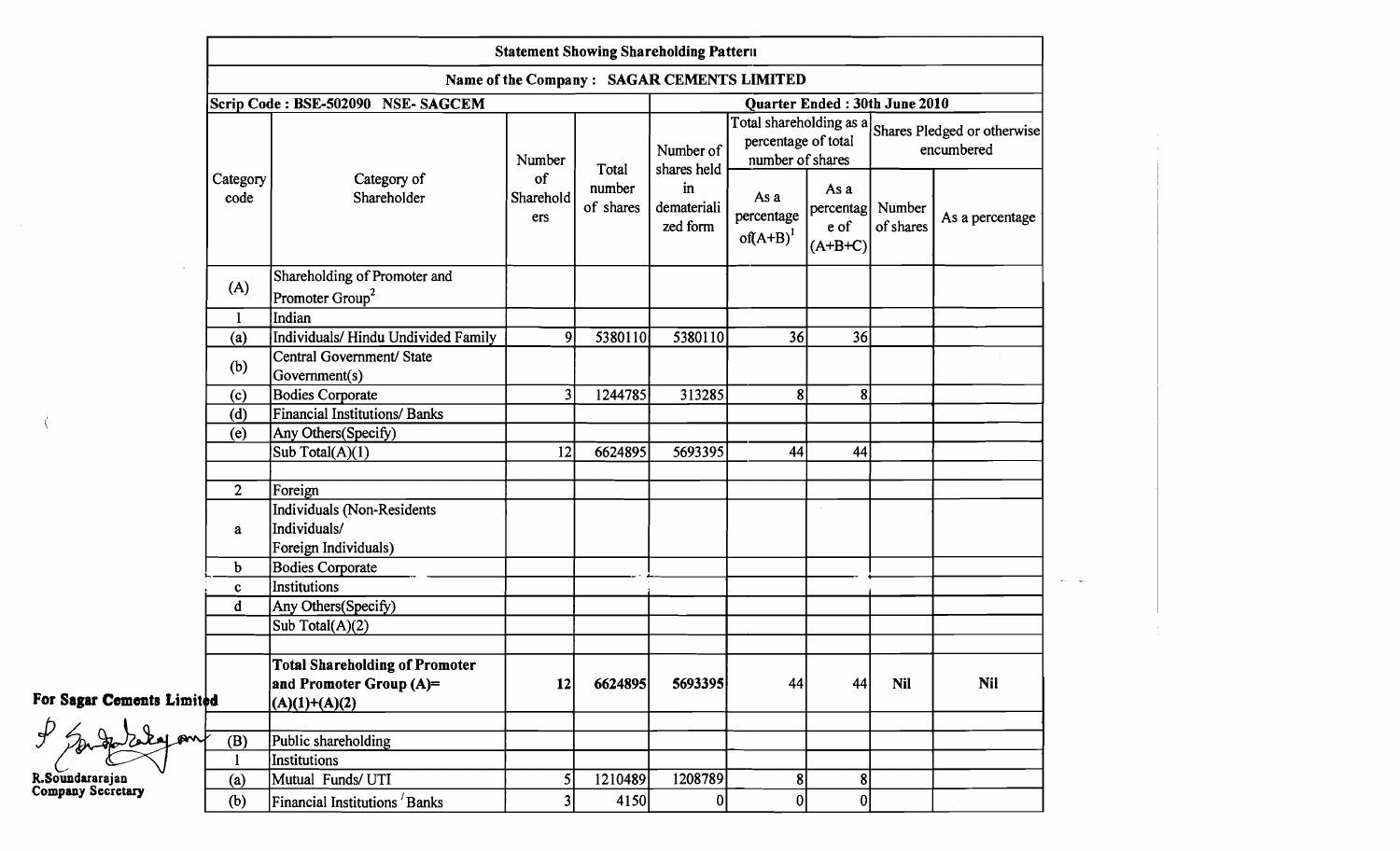|                                      |                  |                                                                                                     | Number                 | Total               | Number of<br>shares held      | Total shareholding as a<br>percentage of total<br>number of shares |                                        | Shares Pledged or otherwise<br>encumbered |                 |
|--------------------------------------|------------------|-----------------------------------------------------------------------------------------------------|------------------------|---------------------|-------------------------------|--------------------------------------------------------------------|----------------------------------------|-------------------------------------------|-----------------|
|                                      | Category<br>code | Category of<br>Shareholder                                                                          | of<br>Sharehold<br>ers | number<br>of shares | in<br>demateriali<br>zed form | As a<br>percentage<br>$of(A+B)^{1}$                                | As a<br>percentag<br>e of<br>$(A+B+C)$ | Number<br>of shares                       | As a percentage |
|                                      | (c)              | Central Government/ State<br>Government(s)                                                          |                        |                     |                               |                                                                    |                                        |                                           |                 |
|                                      | (d)              | Venture Capital Funds                                                                               |                        |                     |                               |                                                                    |                                        |                                           |                 |
|                                      | (e)              | <b>Insurance Companies</b>                                                                          |                        |                     |                               |                                                                    |                                        |                                           |                 |
|                                      | (f)              | Foreign Institutional Investors                                                                     |                        |                     |                               |                                                                    |                                        |                                           |                 |
|                                      | (g)              | Foreign Venture Capital Investors                                                                   |                        |                     |                               |                                                                    |                                        |                                           |                 |
|                                      | (h)              | Any Other (Foreign Corporate Body)                                                                  |                        | 1000000             |                               |                                                                    | 7                                      |                                           |                 |
|                                      |                  | Sub-Total (B)(1)                                                                                    | $\overline{9}$         | 2214639             | 1208789                       | 15                                                                 | 15                                     |                                           |                 |
|                                      |                  |                                                                                                     |                        |                     |                               |                                                                    |                                        |                                           |                 |
|                                      | B <sub>2</sub>   | Non-institutions                                                                                    |                        |                     |                               |                                                                    |                                        |                                           |                 |
|                                      | (a)              | <b>Bodies Corporate</b>                                                                             | 252                    | 4380856             | 4371480                       | 29                                                                 | 29                                     |                                           |                 |
|                                      | (b)              | Individuals                                                                                         |                        |                     |                               |                                                                    |                                        |                                           |                 |
|                                      | $\bf{l}$         | Individuals -. Individual shareholders<br>holding nominal share capital up to $\text{Rs}$<br>1 lakh | 8871                   | 1570392             | 978445                        | 11                                                                 | 11                                     |                                           |                 |
|                                      | $\mathbf{I}$     | ii. Individual shareholders holding<br>nominal share capital in excess of<br>Rs. 1 lakh.            | 12                     | 190257              | 190257                        |                                                                    |                                        |                                           |                 |
|                                      | (c)              | Any Other - NRIs                                                                                    | 44                     | 21261               | 21061                         | $\bf{0}$                                                           | 0                                      |                                           |                 |
|                                      |                  | Sub-Total (B)(2)                                                                                    | 9179                   | 6162766             | 5569243                       | 41                                                                 | 41                                     |                                           |                 |
|                                      |                  |                                                                                                     |                        |                     |                               |                                                                    |                                        |                                           |                 |
|                                      | (B)              | Total<br>Public Shareholding $(B)=$<br>$(B)(1)+(B)(2)$                                              | 9188                   | 8377405             | 6770032                       | 56                                                                 | 56                                     | <b>NA</b>                                 | <b>NA</b>       |
|                                      |                  |                                                                                                     |                        |                     |                               |                                                                    |                                        |                                           |                 |
| For Sagar Cements Limited            |                  | TOTAL (A)+(B)                                                                                       | 9200                   | 15002300            | 12463427                      | 100                                                                | 100                                    |                                           |                 |
|                                      | (C)              | Shares held by Custodians and<br>against which Depository Receipts<br>have been issued              | Nil                    | Nil                 | <b>Nil</b>                    | Nil                                                                | <b>Nil</b>                             | Nil                                       | Nil             |
| R.Soundararajan<br>Company Secretary |                  | <b>GRAND TOTAL</b> $(A)+(B)+(C)$                                                                    | 9200                   | 15002300            | 12463427                      | 100                                                                | <b>100</b>                             |                                           |                 |

 $\sim$ 

 $\pm$ 

 $\sim$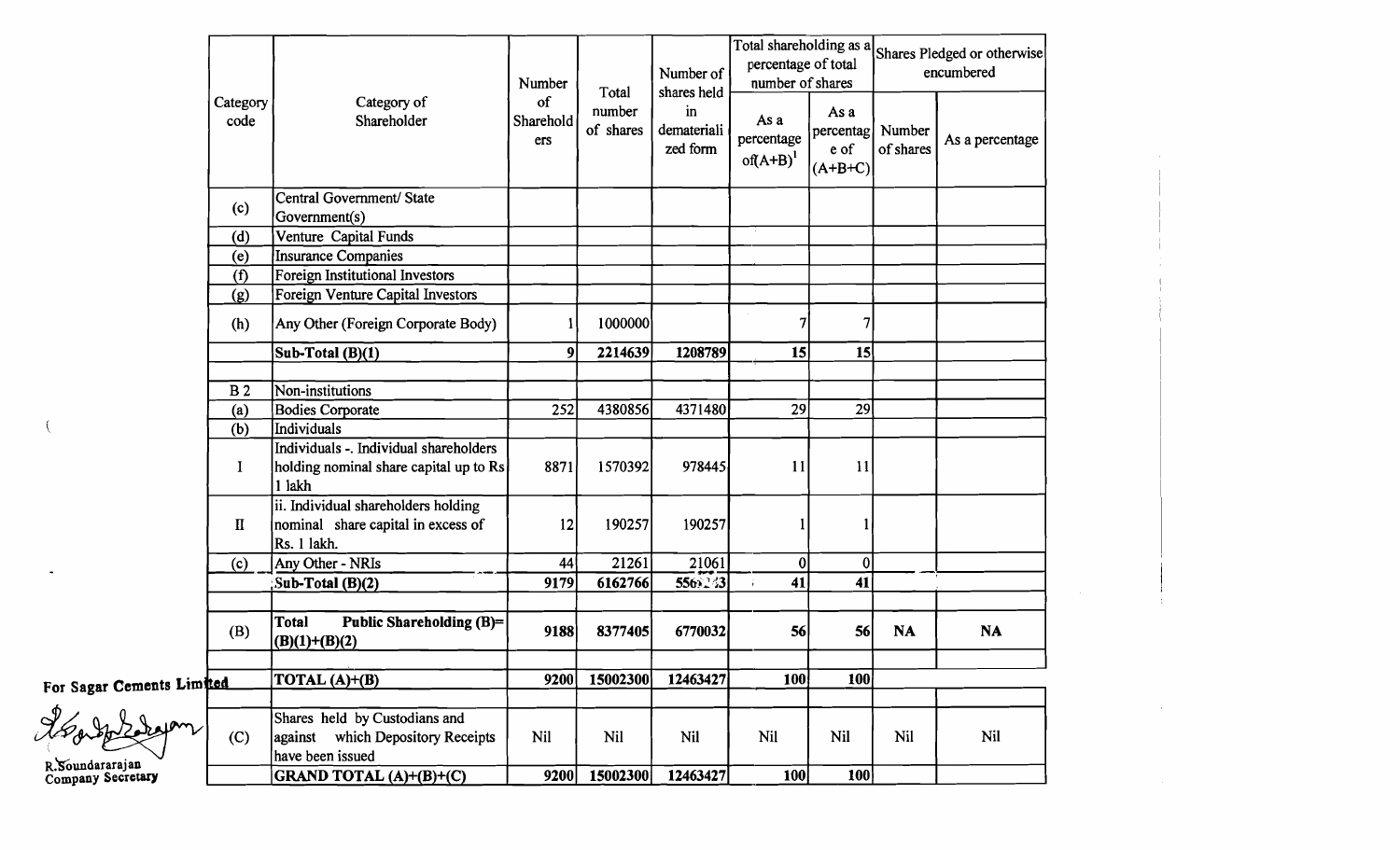|                                                                                                                                                                                              | <b>Sagar Cements Limited</b>                                   |               |                                                         |                                        |           |                                                                                          |  |  |  |
|----------------------------------------------------------------------------------------------------------------------------------------------------------------------------------------------|----------------------------------------------------------------|---------------|---------------------------------------------------------|----------------------------------------|-----------|------------------------------------------------------------------------------------------|--|--|--|
| Annexure to the Shareholding pattern u/c 35 for the quarter ended 30th June 2010<br>(1)(b) Statement showing shareholding of persons belonging to the category "Promoter and Promoter Group" |                                                                |               |                                                         |                                        |           |                                                                                          |  |  |  |
|                                                                                                                                                                                              |                                                                |               | <b>Total shares held</b>                                | Shares pledged or otherwise encumbered |           |                                                                                          |  |  |  |
| Sr. No.                                                                                                                                                                                      | Name of the shareholder                                        | <b>Number</b> | As a % of<br>grand total<br>of shares $(A) + (B) + (C)$ |                                        |           | As a % of grand total<br>Number   As a percentage $ (A)+(B)+(C)$ of sub-clause<br>(I)(a) |  |  |  |
| $\mathbf{1}$                                                                                                                                                                                 | <b>S VEERA REDDY</b>                                           | 1089610       | 7.26                                                    | Nil                                    | <b>NA</b> | <b>NA</b>                                                                                |  |  |  |
| $\overline{2}$                                                                                                                                                                               | <b>W MALATHI</b>                                               | 755400        | 5.04                                                    | Nil                                    | <b>NA</b> | <b>NA</b>                                                                                |  |  |  |
| 3                                                                                                                                                                                            | <b>S VANAJATHA</b>                                             | 622800        | 4.15                                                    | Nil                                    | <b>NA</b> | <b>NA</b>                                                                                |  |  |  |
| $\overline{\mathbf{4}}$                                                                                                                                                                      | <b>S ARUNA</b>                                                 | 617700        | 4.12                                                    | Nil                                    | <b>NA</b> | <b>NA</b>                                                                                |  |  |  |
| 5                                                                                                                                                                                            | <b>SREEKANTH REDDY SAMMIDI</b>                                 | 601400        | 4.01                                                    | Nil                                    | <b>NA</b> | <b>NA</b>                                                                                |  |  |  |
| 6                                                                                                                                                                                            | <b>S RACHANA</b>                                               | 570450        | 3.80                                                    | Nil                                    | <b>NA</b> | <b>NA</b>                                                                                |  |  |  |
| $\overline{7}$                                                                                                                                                                               | <b>SANAND REDDY</b>                                            | 584950        | 3.90                                                    | Nil                                    | <b>NA</b> | <b>NA</b>                                                                                |  |  |  |
| 8                                                                                                                                                                                            | N MADHAVI                                                      | 533800        | 3.56                                                    | Nil                                    | <b>NA</b> | <b>NA</b>                                                                                |  |  |  |
| 9                                                                                                                                                                                            | P V NARSIMHA REDDY                                             | 4000          | 0.03                                                    | Nil                                    | <b>NA</b> | <b>NA</b>                                                                                |  |  |  |
| 10                                                                                                                                                                                           | AMARESWARI CEMENTS LIMITED                                     | 900000        | 6.00                                                    | Nil                                    | <b>NA</b> | <b>NA</b>                                                                                |  |  |  |
| 11                                                                                                                                                                                           | ANDHRA PRADESH INDUSTRIAL<br><b>DEVELOPMENT CORPORATIC LTD</b> | 313285        | 2.09                                                    | Nil                                    | <b>NA</b> | <b>NA</b>                                                                                |  |  |  |
| 12                                                                                                                                                                                           | PANCHAVATI POLYFIBERS LTD                                      | 31500         | 0.21                                                    | Ni!                                    | <b>NA</b> | <b>NA</b>                                                                                |  |  |  |
|                                                                                                                                                                                              | <b>TOTAL</b>                                                   | 6624895       | 44.16                                                   |                                        |           |                                                                                          |  |  |  |

 $\langle$ 

For Sagar Cements Limited

 $\sim 100$ 

 $\mathbf{r}$ 

R Soundararajan